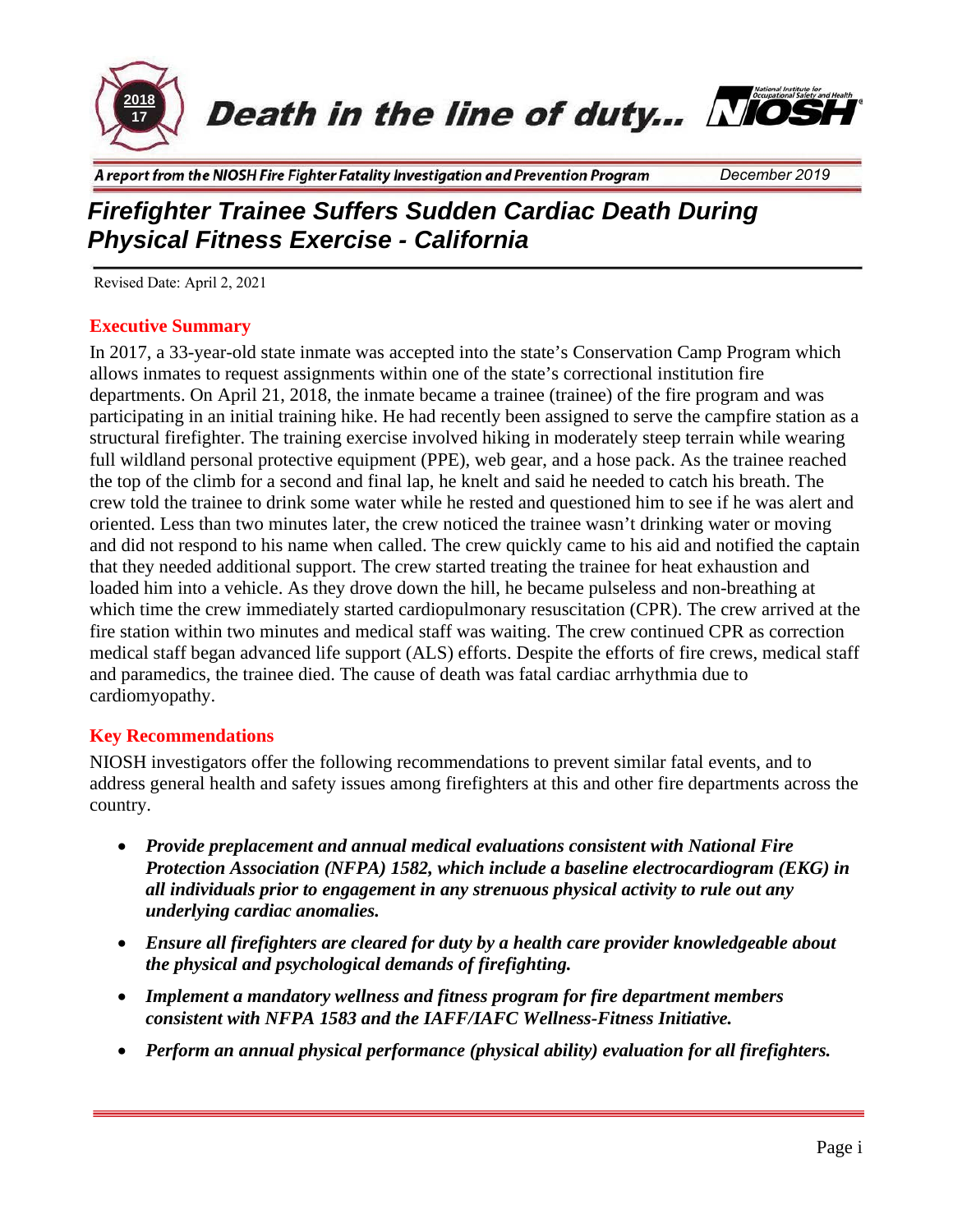The National Institute for Occupational Safety and Health (NIOSH), an institute within the Centers for Disease Control and Prevention (CDC), is the federal agency responsible for conducting research and making recommendations for the prevention of work-related injury and illness. In 1998, Congress appropriated funds to NIOSH to conduct a firefighter initiative that resulted in the NIOSH Fire Fighter Fatality Investigation and Prevention Program, which examines line-of-duty deaths or on-duty deaths of firefighters to assist fire departments, firefighters, the fire service, and others to prevent similar firefighter deaths in the future. The agency does not enforce compliance with state or federal occupational safety and health standards and does not determine fault or assign blame. Participation of fire departments and individuals in NIOSH investigations is voluntary. Under its program, NIOSH investigators interview persons with knowledge of the incident who agree to be interviewed and review available records to develop a description of the conditions and circumstances leading to the death(s). Interviewees are not asked to sign sworn statements and interviews are not recorded. The agency's reports do not name the victim, the fire department or those interviewed. The NIOSH report's summary of the conditions and circumstances surrounding the fatality is intended to provide context to the agency's recommendations and is not intended to be definitive for purposes of determining any claim or benefit.

For further information, visit the program website at www.cdc.gov/niosh/fire or call toll free 1-800-CDC-INFO (1-800-232-4636).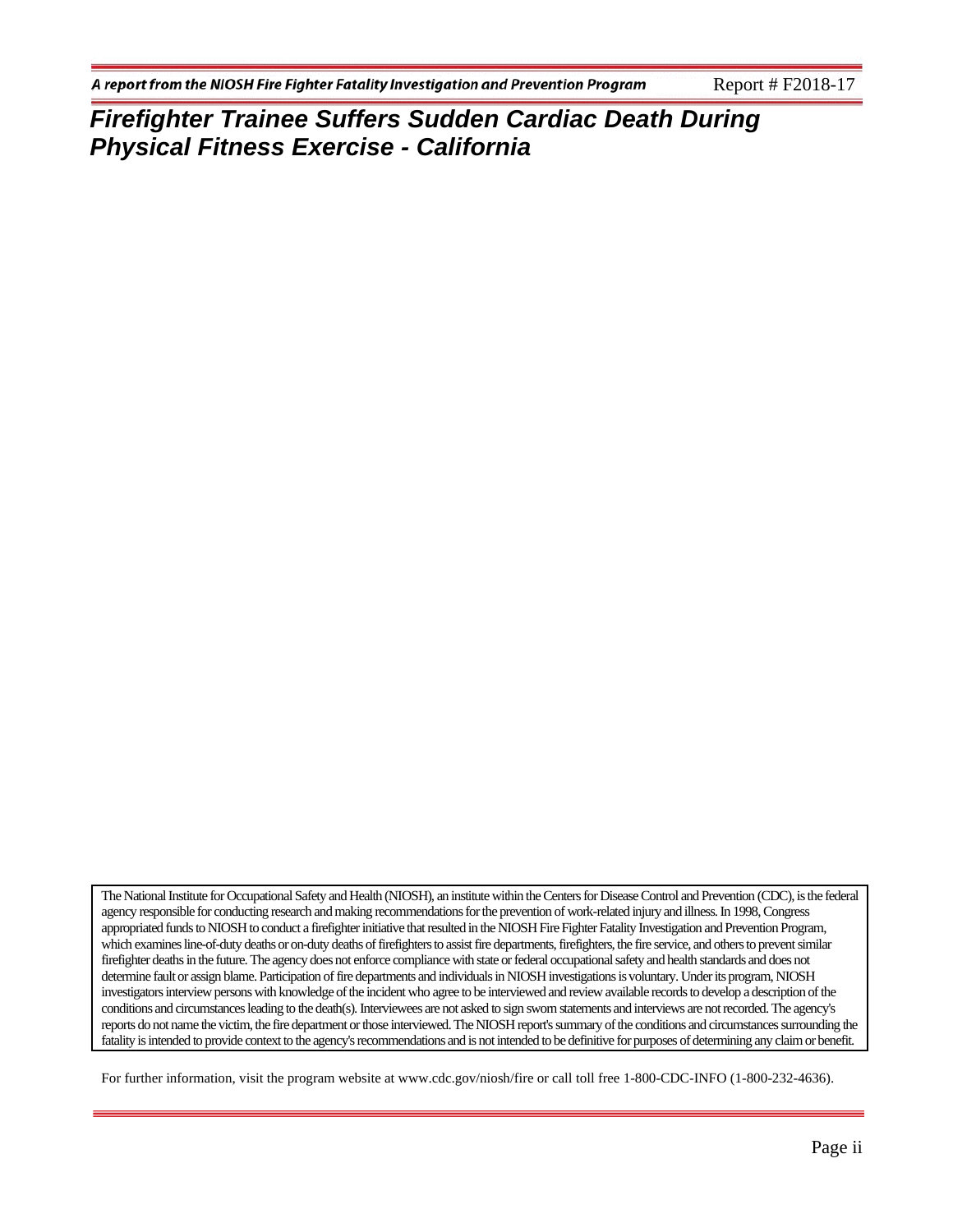#### **Introduction**

On April 21, 2018, a 33-year-old firefighter inmate trainee (trainee) collapsed during a physical fitness training and died. The National Institute for Occupational Safety and Health (NIOSH) contacted the affected correctional agency on July 13, 2018, to gather information and again on October 18, 2018, to initiate the investigation. On November 19, 2018, a firefighter safety specialist from the NIOSH Fire Fighter Fatality Investigation and Prevention Program (FFFIPP) conducted an on-site investigation of the incident.

During the investigation, the NIOSH investigator interviewed the following agency personnel:

- Fire Chief
- Fire Captain
- Crew members
- Agency physicians

NIOSH personnel reviewed the following documents:

- Fire department standard operational procedures
- Facility incident reports
- Agency medical policies
- Emergency medical service (ambulance) report
- Autopsy and toxicology reports
- Agency physician records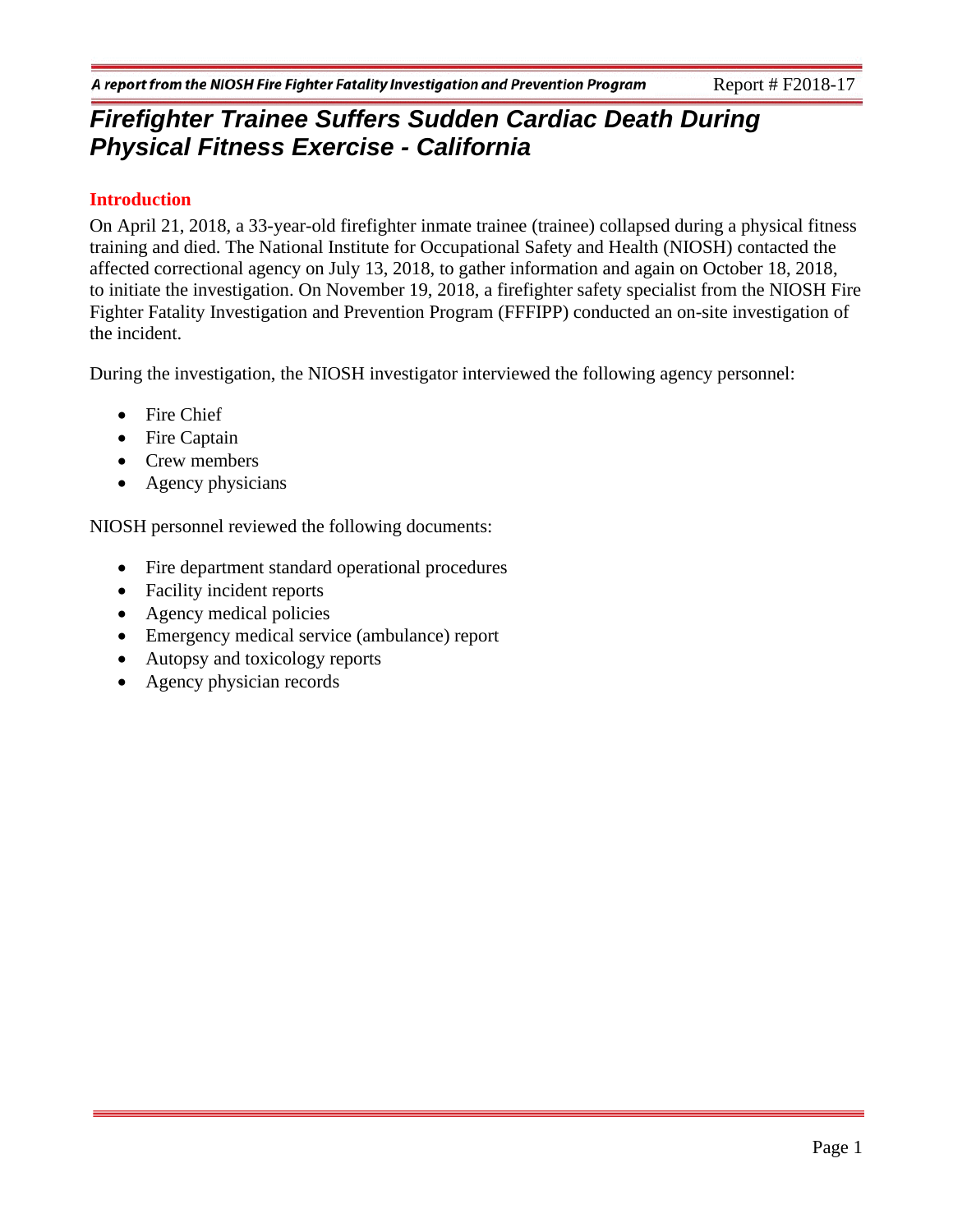### **Investigation**

On April 21, 2018, the trainee began his first day of fire department training. The trainee was participating in a training exercise which involved hiking in terrain with an average 21.5-degree slope (800 feet of elevation in 0.6 miles) (see Photo 1 and Photo 2). The training program was administered by one of 27 institutional state fire departments throughout the agency. Trained agency personnel respond to medical and fire emergencies within the facility, as well as medical, fire and vehicle accident emergencies off the facility grounds.



#### **Photo 1. The training hike (marked in red). Photo adapted from Google Earth.**

The temperature on the morning of April 21, 2018, was approximately 62 degrees Fahrenheit. At approximately 0700 hours the trainee, fire crews and the station captain began the training exercise. All wore full wildland personal protective equipment (PPE), including Nomex pants, Nomex jacket, helmet, gloves and web gear. In addition, the trainee wore a hose pack (approximately 75 pounds [lbs]).

Prior to the hike, an inmate crew member and the fire captain with a vehicle was positioned at the bottom of the hill. Additional crew members were positioned halfway, and at the top of the hill. All members had radios. An inmate safety crew member with medical pack hiked along with the trainee throughout the exercise. The safety member's medical pack consisted of oxygen, automated external defibrillator (AED), pulse oximeter and other basic first aid equipment.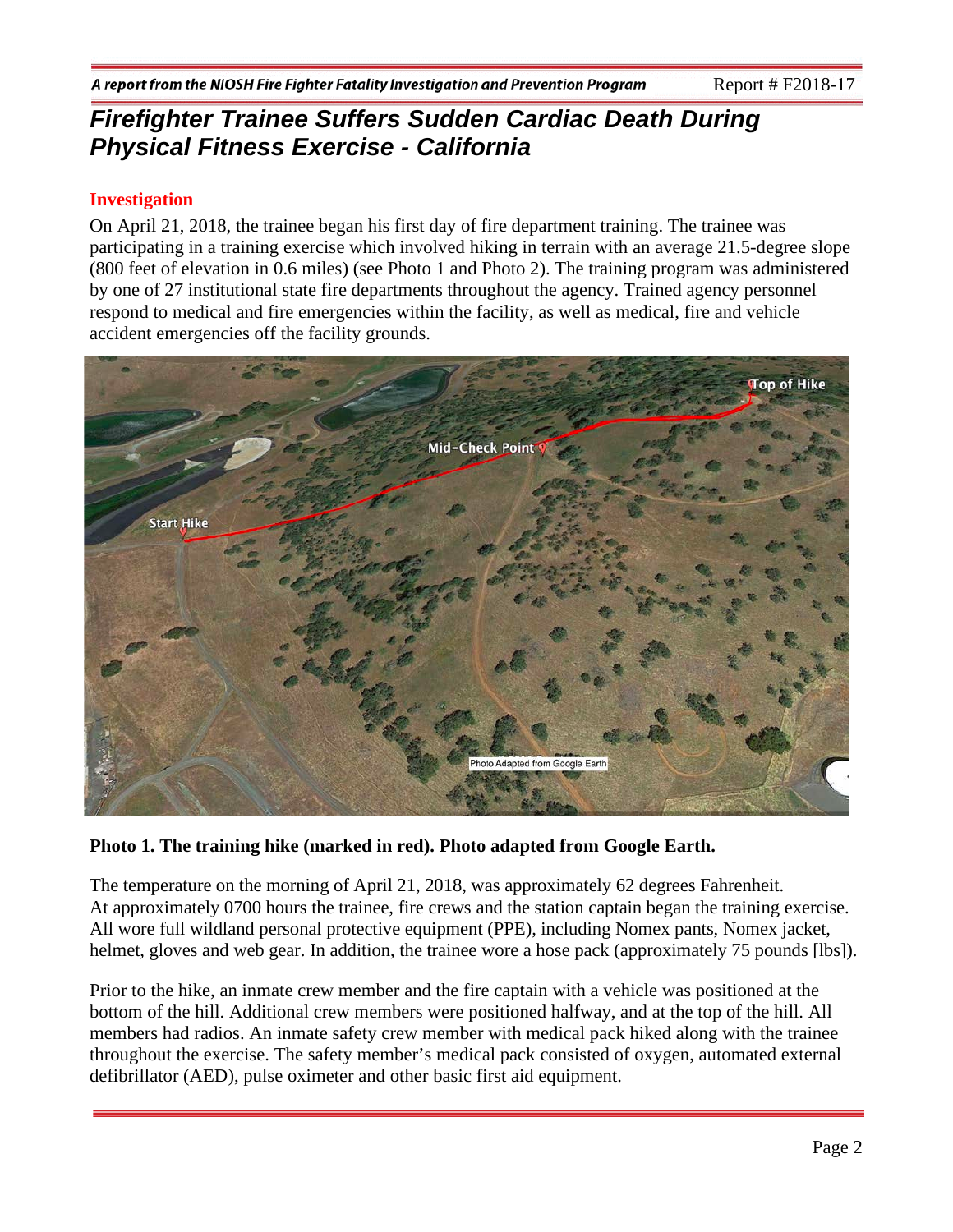Report # F2018-17

# *Firefighter Trainee Suffers Sudden Cardiac Death During Physical Fitness Exercise - California*



**Photo 2. Firefighters hiking up a portion of the trail (NIOSH photo).**

The trainee made the first of two trips up the hill at approximately 0711 without issue. Upon completion of the first trip at approximately 0720, the trainee was asked by the fire captain how he was doing, and the trainee replied, "I'm good." At approximately 0734, as the trainee neared the top of the climb for a second and final trip, he took a knee and said he needed to catch his breath. The crew members told the trainee he was only 25 feet from the top and it would be better to stand because it would be difficult to get back up. The trainee decided to take a knee anyway and as he took a knee, the crew assisted him taking his pack off to help him cool down. After a five-minute rest, the crew helped the trainee back to his feet, put his gear back on and he completed the climb to the top at 0750.

Once at the top, the trainee once again stated he needed to catch his breath. The crew told the trainee to drink some water while he rested and asked him if he wanted them to call for medical help, which he stated he did not, and just needed to catch his breath. The crew asked him questions to see if he was alert and oriented, which the trainee answered appropriately. Less than three minutes later, the

crew noticed the trainee was not drinking water or moving and called out to him. He did not respond to their calls, so the crew immediately radioed the captain about the situation and that they needed medical help as they started a patient assessment. One crew member checked his pulse and breathing, as the second crew member rubbed his sternum. His pulse and breathing were slow, his pupils were unresponsive to light and he responded slightly to a sternum rub. The crew immediately started treating for heat exhaustion by removing the trainee's PPE, web gear and hose pack as the captain brought the vehicle to the top of the hill.

The trainee's condition continued to deteriorate as the support vehicle arrived. At approximately 0800 the crew loaded the trainee in the vehicle and began to drive down the hill to the fire station where an agency physician and staff would be waiting. As the crew responded down the hill, the trainee became pulseless and non-breathing and the crew immediately started cardiopulmonary resuscitation (CPR). The crew arrived at the fire station within two minutes of being loaded in the vehicle. The crew continued CPR as agency medical staff began advanced life support (ALS). The transporting ambulance arrived with paramedics at approximately 0825 and took over primary care as crews took turns performing CPR. Despite the efforts of fire crews, medical staff and paramedics the trainee died, and was pronounced at 0841 hours.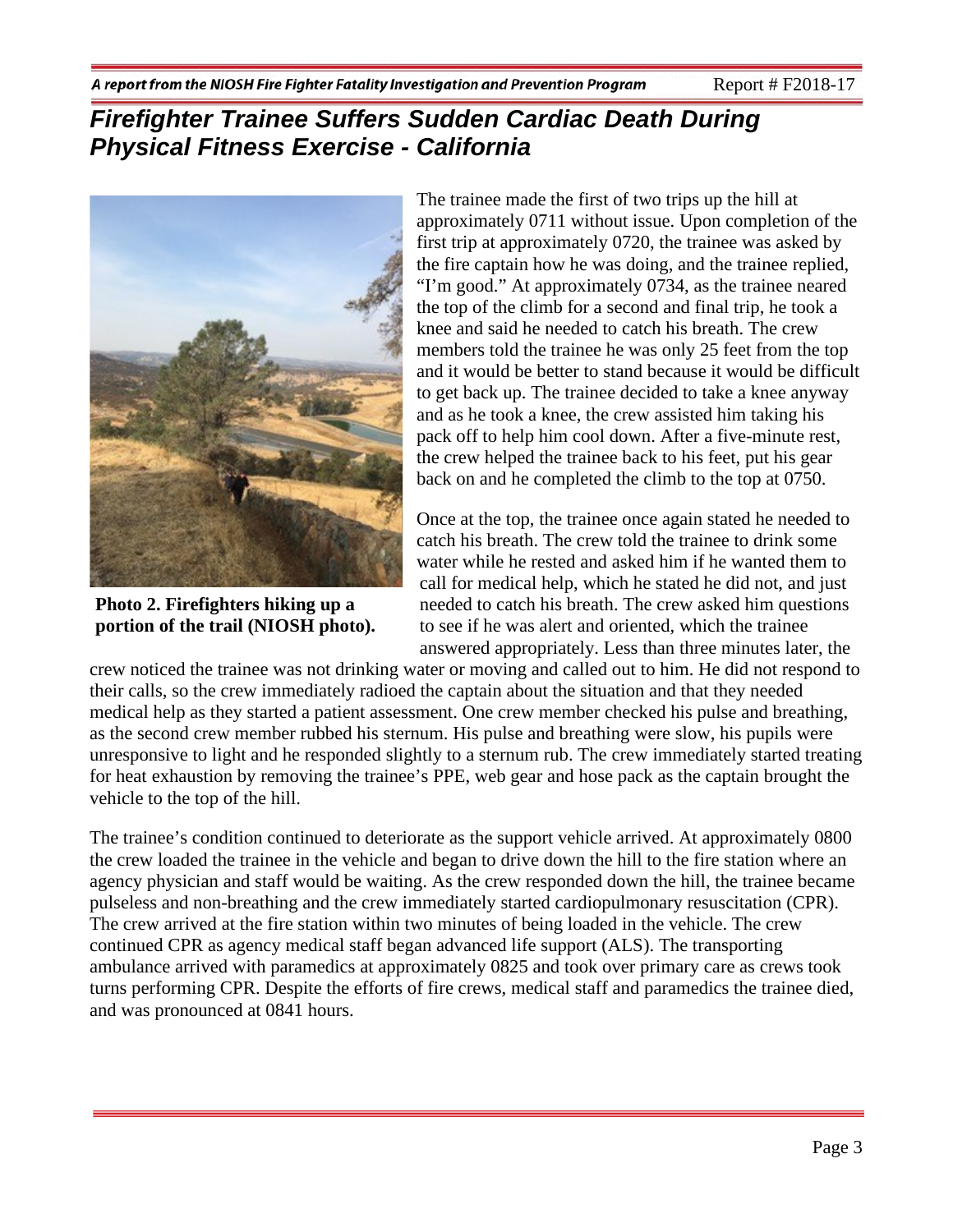### **Medical Findings**

The autopsy report, completed by the coroner's office, listed fatal cardiac arrhythmia due to cardiomyopathy as the cause of death. Contributing factors included intramural coronary disease, acute ischemia of the left ventricular myocardium and hypertrophy of the left ventricular myocardium. The trainee was 72 inches tall and weighed 220 pounds, with a body mass index (BMI) of 29 kilograms per metered squared (kg/m<sup>2</sup>). A BMI of 25–29.9 kg/m<sup>2</sup> is considered overweight [CDC 2020]. The toxicology report identified no significant findings.

During the trainee's medical classification with an agency physician in June 2017, he met the criteria to be classified as low medical risk and he was assessed as having functional capacity for vigorous duty. The medical classification included a medical survey and range of motion exam. The trainee had no prior history of heart or respiratory problems, hypertension, no known family history of cardiomyopathy and was not taking any medications at the time of the incident.

#### **Fire Department**

At the time of the NIOSH investigation, the agency maintained eight structural inmate firefighters in one fire station, as well as four paid shift captains and a full-time fire chief. The fire department provides fire and emergency medical response to the correctional facility, which includes ten structures with approximately 1 million square feet of housing and approximately 4,260 inmates. In addition, firefighters respond mutual aid to fires, vehicle accidents and medical emergencies to approximately 100 square miles surrounding the corrections facility.

### **Employment and Training**

The agency requires new inmate firefighter applicants to pass a medical evaluation, a candidate physical ability test and a personal interview. Structural firefighters are assigned to the fire department to begin First Responder, Firefighter 1 and Firefighter 2 training. Once the training is completed, the firefighter is allowed to respond on fire apparatus.

### **Preplacement/Periodic/Return to Work Medical Evaluation**

The agency requires medical evaluations for all firefighter applicants. Components of the medical evaluation include:

- Medical history survey
- Medical risk assessment
- Functional capacity assessment

Inmates arrive at one of six corrections reception facilities (five reception centers for men and one for women), and a medical evaluation is performed by a correctional health care services physician. After the inmate completes a medical history survey, the physician will then classify the inmate according to medical risk and functional capacity. Medical risk is classified into three categories: low risk, medium risk and high risk. The risk level is based on medical history and range of motion examination. Once the inmate has been evaluated for medical risk, the physician then determines the inmate's fitness for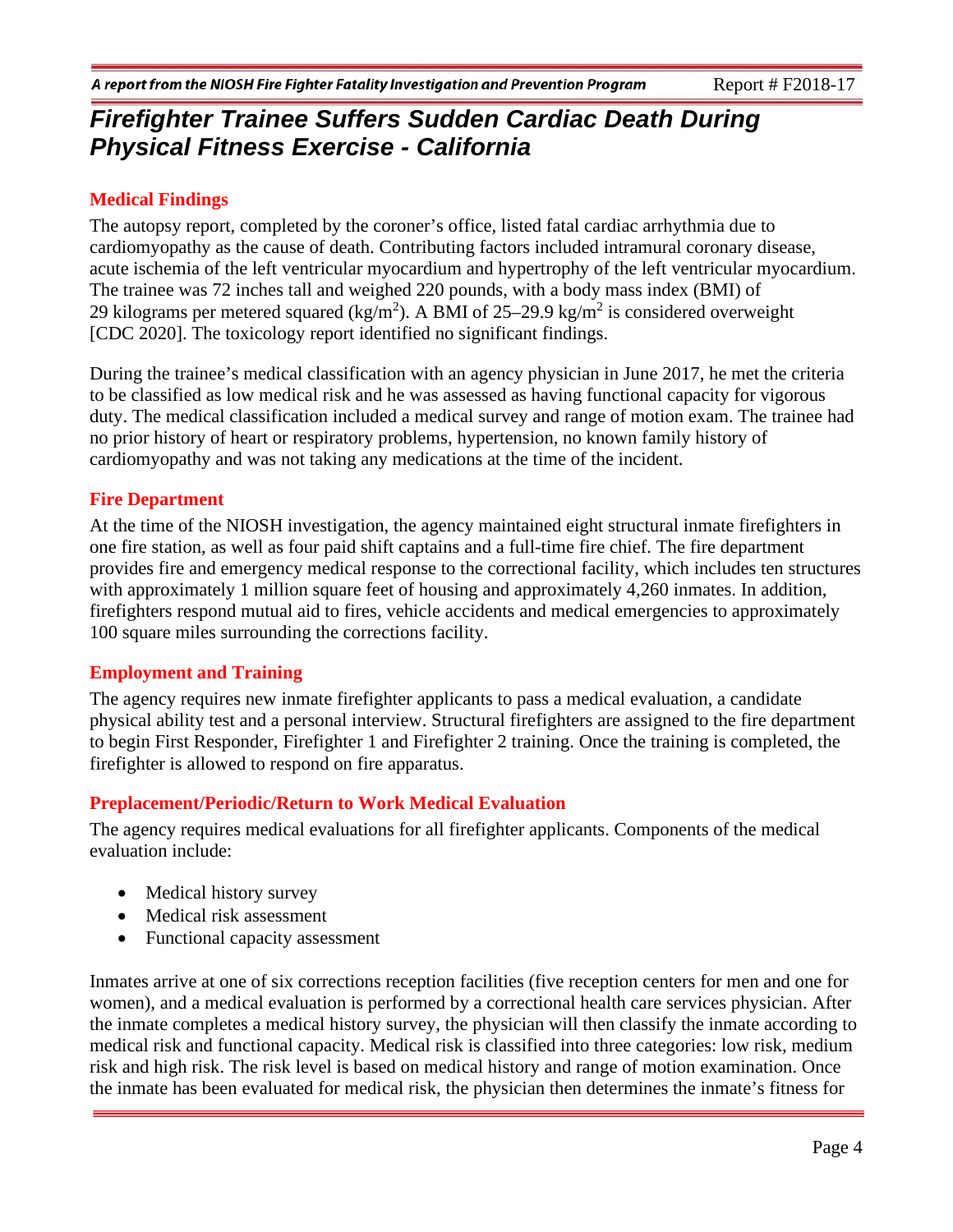duty. Work in a fire camp or work at the corrections fire department is open to inmates classified as low or medium medical risk and determined to be qualified functionally for vigorous duty.

#### **Wellness/Fitness Programs**

Once approved by the physician and placed at a camp, new firefighter candidates begin with a fourweek physical fitness conditioning program. Trainees start the conditioning program on the first day with a hill climb exercise that is timed to establish a baseline of fitness. After the four-week physical fitness conditioning program, all trainees once again participate in the same timed hill climb exercise to compare their improvement from the first day. A physical ability test is not conducted.

The trainee was participating in the initial hill climb to establish his baseline fitness level when he suffered sudden cardiac death. The trainee had no previous firefighting experience.

All firefighter trainees and members must participate in a physical fitness program. The fire department had some weightlifting equipment that they have acquired for strength training. The fire department did not have equipment for cardio training, such as treadmill, stair climber, or exercise bikes. In place of using cardio equipment, the trainees and members run, stair climb in the training tower, or pull tires while running when weather permits.

Members injured on duty are evaluated by an agency physician who determines the members' ability to work. The agency physician establishes the members' functional capacity level (vigorous duty, full duty, limited duty, totally disabled) and forwards their medical clearance opinion to the fire department. Members who are ill may be examined by a physician depending on the level of illness.

#### **Discussion**

Cardiomyopathy is a broad term referring to an abnormal heart muscle that is not explained by coronary artery disease or conditions that overload the ventricles, such as high blood pressure or having to pump through a tight valve (aortic stenosis). One of the types of cardiomyopathy is called Hypertrophic Cardiomyopathy (HCM), a genetic condition that is caused by changes in the muscular components of the heart, leading to an abnormal thickening of the left side of the heart and making it harder to pump blood. The thickened heart muscle, along with the absence of other heart disease, suggest that HCM was the most likely condition of the trainee.

On a global scale, it is estimated that 1 in 500 people suffer from HCM. Oftentimes, patients with HCM go undiagnosed for years due to absence of clinical symptoms; however, in a small portion of people with HCM, the thickened heart muscle can cause shortness of breath, chest pain or problems in the heart's electrical system, resulting in life-threatening abnormal heart rhythms and sudden death. When diagnosing someone with HCM, a doctor must conduct a thorough family history and physical exam. In addition, an electrocardiogram (EKG – wires attached to skin over heart to measure electrical impulses) and echocardiogram (imaging study that allows a doctor to look for an abnormal thickening of the heart muscle and determine if the blood flow is obstructed) are two tests that should be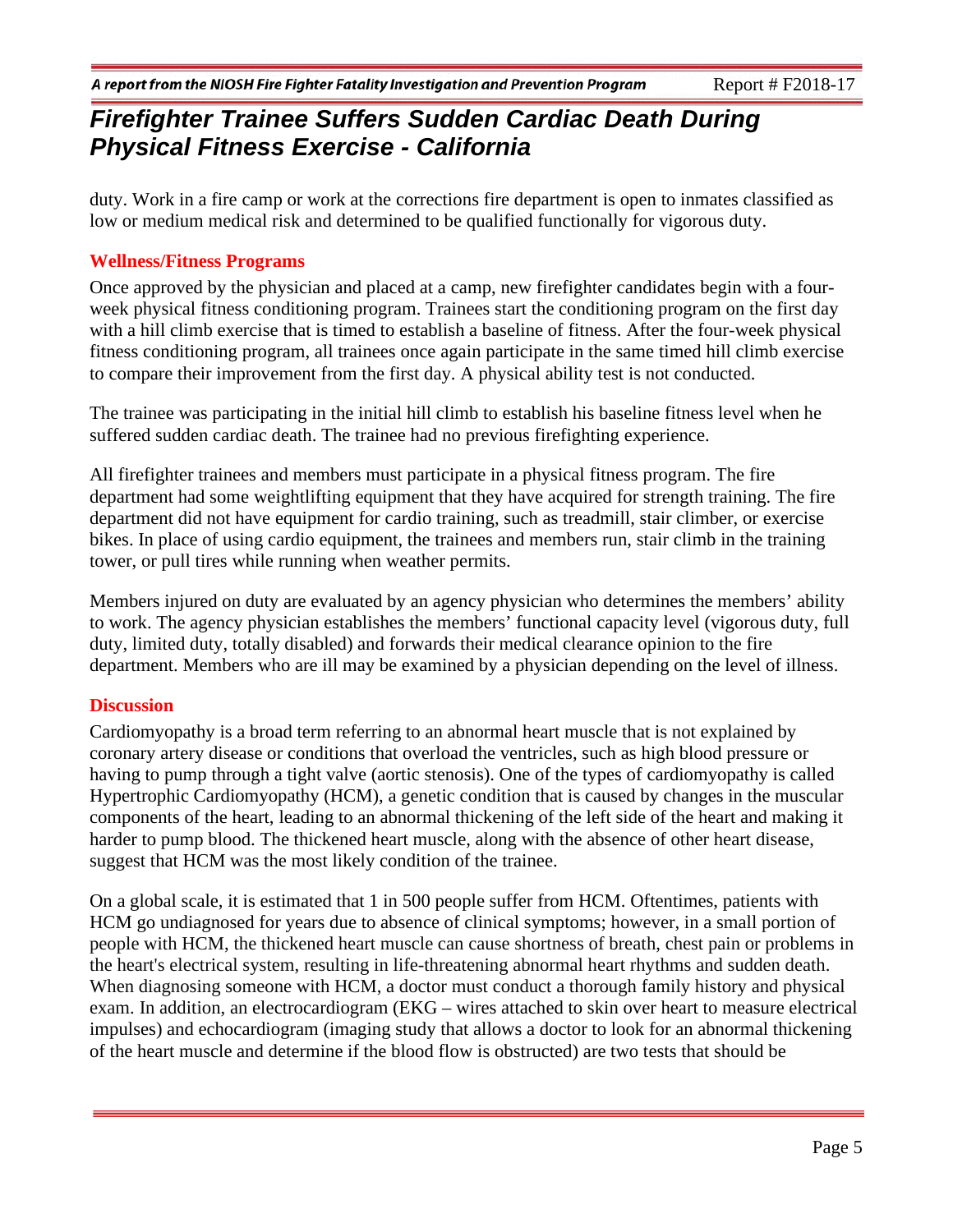A report from the NIOSH Fire Fighter Fatality Investigation and Prevention Program

## *Firefighter Trainee Suffers Sudden Cardiac Death During Physical Fitness Exercise - California*

considered. Lastly, a goal of medical treatment of HCM is to relax the heart muscle and to slow the heart rate so that the heart can pump efficiently (beta blockers and calcium channel blockers).

In line with this particular case and the sudden death of an otherwise healthy male, a thorough review of the current literature was conducted to determine the best screening tool for this fatal and silent medical condition. Several studies have indicated that the utilization of a five-minute, nonconventional 12-lead EKG in determining HCM is extremely sensitive (93%) and specific (95.5%).

In those individuals with an abnormal EKG, it is recommended that a detailed imaging study of the heart (echocardiogram) is completed. The goal of an echocardiogram is to visualize the different structures of the heart and to determine if there is in fact thickness of the left side of the heart. In reading EKGs, there are no differences in accuracy between general practitioners as compared to specialists trained in this field, such as cardiologists.

In summary, a baseline EKG should be ordered and completed in all individuals interested in becoming a firefighter, and those with abnormal results should be assessed by a cardiologist where an echocardiogram will be ordered to rule out the possibility of HCM.

#### **Recommendations**

NIOSH investigators offer the following recommendations to prevent similar fatal events, and to address general health and safety issues among firefighters at this and other fire departments across the country.

#### *Recommendation #1: Provide preplacement and annual medical evaluations consistent with National Fire Protection Association (NFPA) 1582, which include a baseline EKG in all individuals prior to engagement in any strenuous physical activity to rule out any underlying cardiac anomalies.*

In this incident, the physician conducted a medical evaluation and deemed him eligible for vigorous activity. As the fire department assumed the victim was medically fit for duty by the agency physician, the victim was asked to perform hill climbing as part of a baseline assessment for a four-week physical conditioning program. This hill climbing increased the cardiac demand on the victim and thereby his risk of sudden death from cardiac arrhythmia due to HCM.

After the victim was selected for firefighter duties, he did not undergo the comprehensive examination as recommended by NFPA 1582. The scope of the examination as recommended in NFPA 1582 is designed to evaluate symptoms of heart disease, as well as heart murmurs and abnormal rhythms that could suggest HCM. As part of the recommendations in NFPA 1582, a resting EKG and aerobic capacity assessment (stepmill or treadmill) should be performed at baseline, and annually over 40 years of age, to assess any cardiac abnormalities that could increase the risk of cardiac problems – including sudden death due to HCM – that could occur as a result of strenuous activity during firefighting. This is described in more detail in NFPA 1583 Standard on Health-Related Fitness Programs for Firefighters [NFPA 2015]. An abnormal EKG and aerobic capacity assessment can detect arrhythmias, presence of conduction defects, ischemic heart disease or cardiac enlargement, leading to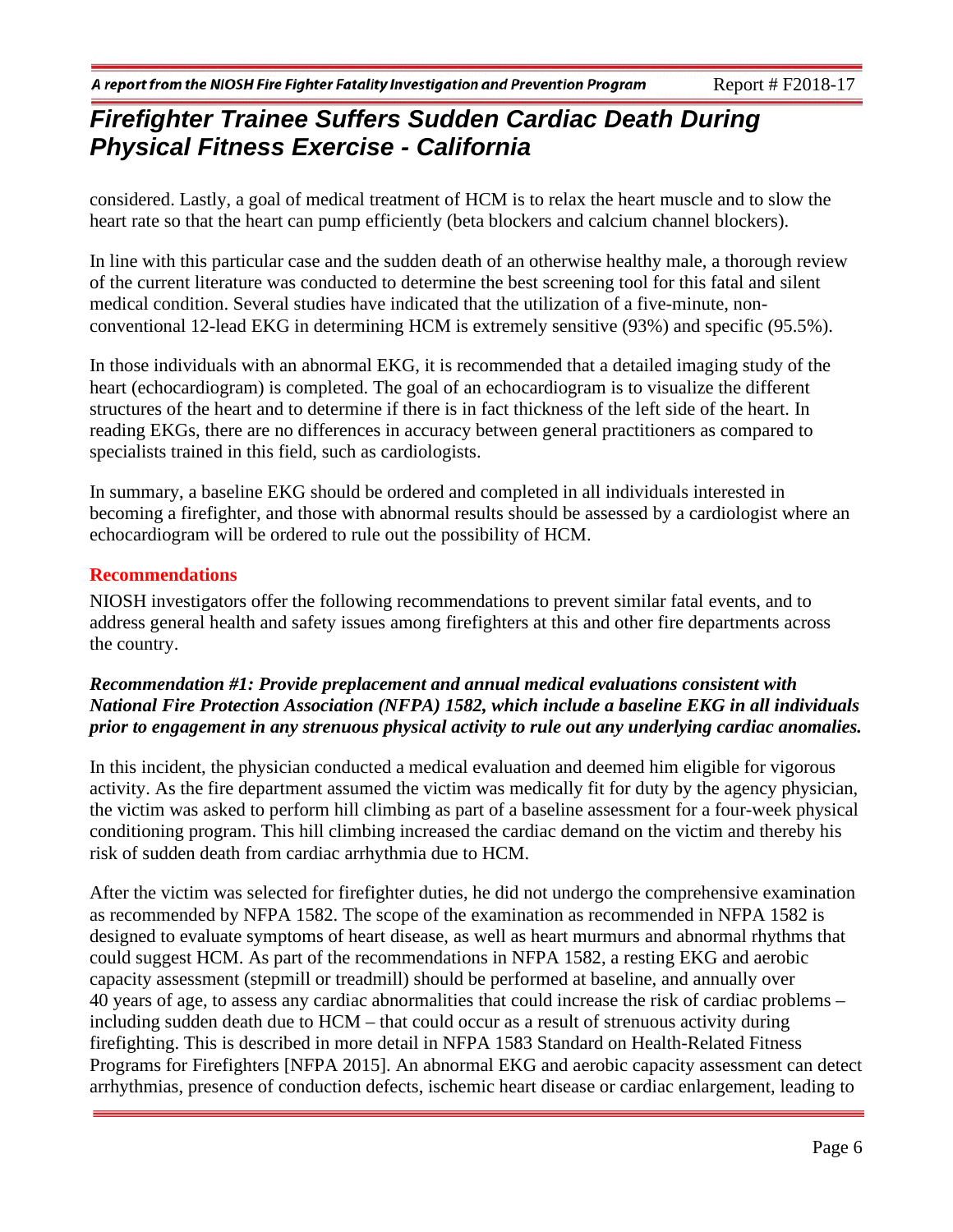a further evaluation performed by a cardiologist that may include echocardiography. Had the trainee undergone the examination as advised by NFPA 1582, his HCM may have been detected and he would not have been medically cleared to become a firefighter.

### *Recommendation #2: Ensure all firefighters are cleared for duty by a health care provider knowledgeable about the physical and psychological demands of firefighting.*

In accordance with NFPA 1582 [NFPA 2018a], the agency should require that health care providers be familiar with the physical demands of firefighting and the hazards firefighters encounter and should guide, direct and advise members with regard to their health, fitness and suitability for duty. To reduce the risk of sudden cardiac arrest or other incapacitating medical conditions among firefighters, the NFPA developed NFPA 1582 Standard on Comprehensive Occupational Medical Program for Fire Departments [NFPA 2018a]. This voluntary industry standard provides the components of a preplacement and annual medical evaluation and medical fitness for duty criteria. The trainee did not have any known medical conditions that would have required restrictions; however, he did not have a baseline EKG. NFPA 1051 Standard for Wildland Firefighting Personnel Professional Qualifications sets forth the requirements to become a wildland firefighter including physical fitness and medical considerations. NFPA 1051 refers to NFPA 1582 Standard on Comprehensive Occupational Medical Program for [Structural] Fire Departments to use as a base process for medical clearance that should be adapted for specific wildland firefighter functions. [NFPA 2018a, 2020].

The health care provider should understand the physiological and psychological demands of firefighting and the environmental conditions under which firefighters perform, as well as the personal protective equipment they must use during various types of emergency operations. *(Refer to Appendix A for a list of essential job duties listed in NFPA 1582.)* 

### *Recommendation #3: Implement a mandatory wellness and fitness program for fire department members consistent with NFPA 1583 and the IAFF/IAFC Wellness-Fitness Initiative.*

Although health and fitness levels have not been shown to reduce the risk for sudden death due to HCM, health promotion programs for firefighters can reduce modifiable coronary heart disease risk factors and improve fitness levels, with mandatory programs producing the greatest benefit. Guidance for fire department wellness/fitness programs to reduce cardiovascular risk factors and improve aerobic capacity can be found in NFPA 1583 Standard on Health-Related Fitness Programs for Firefighters [NFPA 2015] and the Fire Service Joint Labor Management Wellness-Fitness Initiative (WFI) [IAFF-IAFC 2018]. In a joint letter [April 8, 2009], the California Chiefs Association, California Professionals Firefighters and California Governor's Office of Emergency Services have all recognized the International Association of Firefighters/International Association of Fire Chiefs Wellness-Fitness Initiative as a standard for California fire departments to determine fitness for duty [Zagaris et al. 2009]. Under this guidance, an annual EKG and aerobic capacity assessment stress test is recommended as part of a fitness for duty evaluation.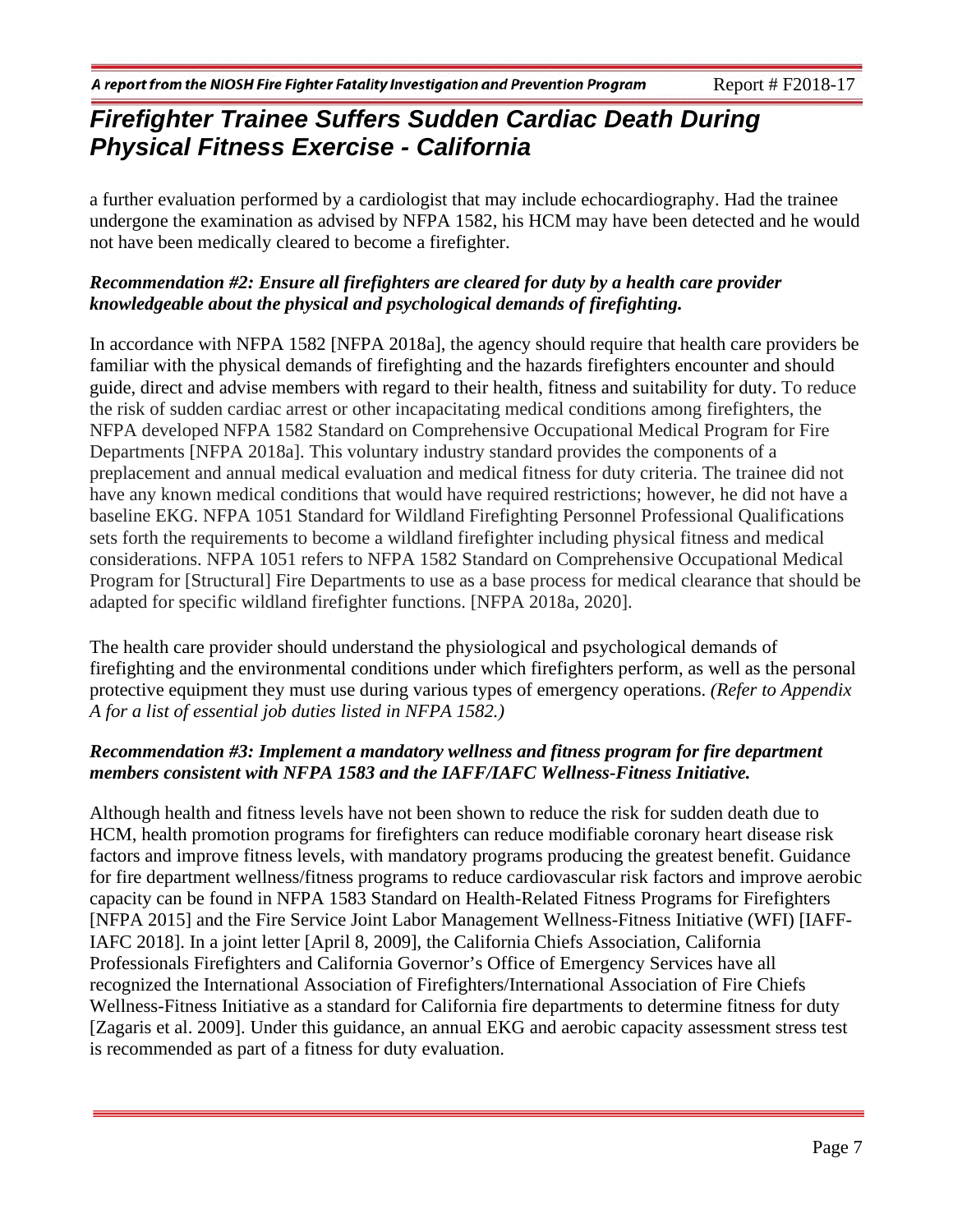### *Recommendation #4: Perform an annual physical performance (physical ability) evaluation for all firefighters.*

NFPA 1500 recommends fire department members who engage in emergency operations be annually evaluated and certified by the fire department as having met the physical performance requirements identified in paragraph 10.2.3 of the standard [NFPA 2018b]. This is recommended to ensure firefighters are physically capable of performing the essential job tasks of structural firefighting. The physical ability test could be incorporated into the fire department's annual training program.

### **References**

CDC [2020]. Healthy weight, nutrition, and physical activity. About Adult BMI. [https://www.cdc.gov/healthyweight/assessing/bmi/adult\\_bmi/index.html.](https://www.cdc.gov/healthyweight/assessing/bmi/adult_bmi/index.html)

IAFF-IAFC [2018]. Wellness Fitness Initiative-Fire Service Joint Labor Management Task Force, <https://www.iaff.org/wellness-fitness/>.

NFPA [2015]. NFPA 1583. Standard on health-related fitness programs for firefighters. Quincy, MA: National Fire Protection Association.

NFPA [2018a]. NFPA 1582. Standard on comprehensive occupational medical program for fire departments. Quincy, MA: National Fire Protection Association.

NFPA [2018b]. NFPA 1500. Standard on fire department occupational safety and health program. Quincy, MA: National Fire Protection Association.

NFPA [2020]. NFPA 1051. Standard for Wildland Fire Fighter Personnel Professional Qualifications. Quincy, MA: National Fire Protection Association.

Zagaris K, Gilbert S, Paulson L [2009]. CA Fire Service policy statement on pack test. Joint Letter from Cal EMA Fire and Rescue, California Fire Chiefs Association, and California Professional Firefighters, [http://www.cpf.org/go/cpf/?LinkServID=90F75097-1CC4-](http://www.cpf.org/go/cpf/?LinkServID=90F75097-1CC4-C201-3E1EFD564A51EFA3&showMeta=0) [C201-3E1EFD564A51EFA3&showM](http://www.cpf.org/go/cpf/?LinkServID=90F75097-1CC4-C201-3E1EFD564A51EFA3&showMeta=0)eta=0.

#### **Investigator Team Information**

This incident was investigated by the NIOSH Fire Fighter Fatality Investigation and Prevention Program, Cardiac/Medical Team, in Cincinnati, Ohio led by Dr. Wendi Dick. TJ Welch is a Firefighter Safety Specialist and co-authored the report with Dr. Dick. Mr. Welch is a State Certified Fire Officer, founding member of the California Incident Command Certifications System (CICCS), chaired the CICCS committee on Physical Fitness Standards, former Emergency Medical Technician and Chief Officer. Dr. Robert Harrison MD, MPH (California Department of Public Health) and Dr. Michael Shabaz, MD, MPH (University of California, San Francisco) provided medical consultation, and Laura Styles, MPH (Public Health Institute) also contributed to this report.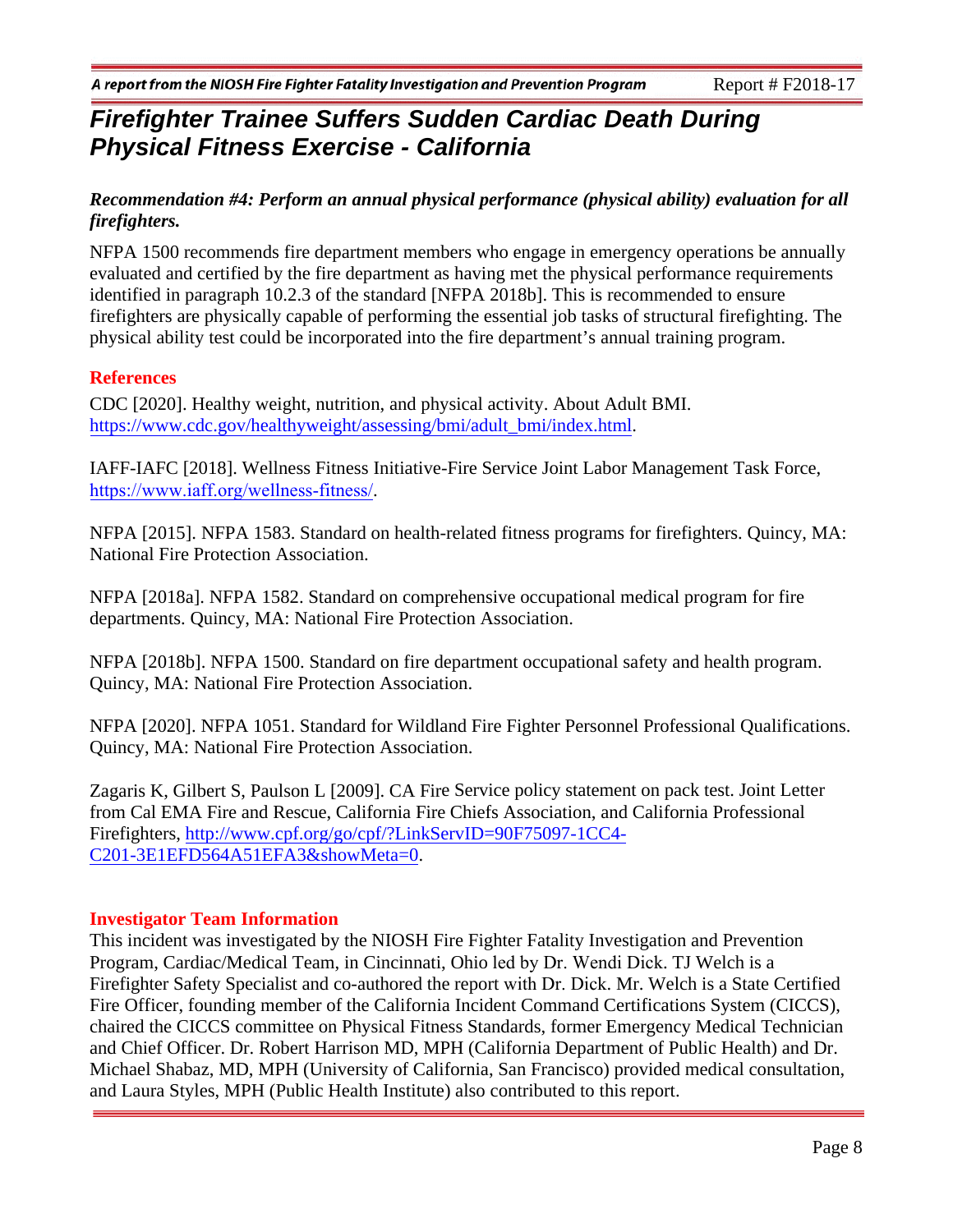#### **Disclaimer**

Mention of any company or product does not constitute endorsement by the National Institute for Occupational Safety and Health (NIOSH). In addition, citations to websites external to NIOSH do not constitute NIOSH endorsement of the sponsoring organizations or their programs or products. Furthermore, NIOSH is not responsible for the content of these websites. All web addresses referenced in this document were accessible as of the publication date.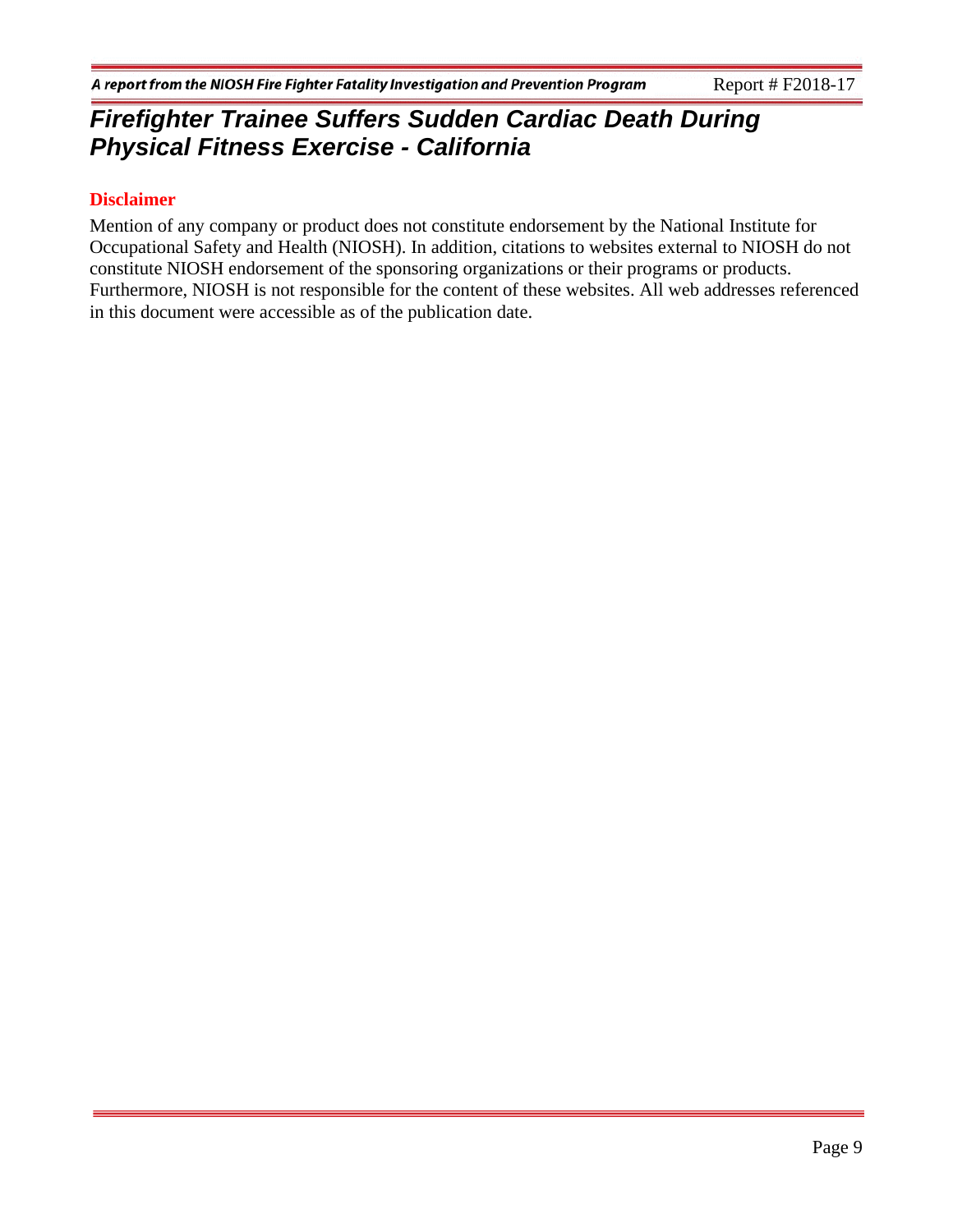### **Appendix A**

#### **NFPA 1582-Appendix C: Essential Job Tasks and Descriptions (NFPA 1582 Guidelines, 2018)**

The fire department shall evaluate the following 14 essential job tasks against the types and levels of emergency services provided to the local community by the fire department, the types of structures and occupancies in the community, and the configuration of the fire department to determine which tasks apply to their department members and candidates:

- 1. While wearing personal protective ensembles and self-contained breathing apparatus (SCBA), performing firefighting tasks (e.g., hoseline operations, extensive crawling, lifting and carrying heavy objects, ventilating roofs or walls using power or hand tools, forcible entry), rescue operations, and other emergency response actions under stressful conditions, including working in extremely hot or cold environments for prolonged time periods.
- 2. Wearing an SCBA, which includes a demand valve-type positive-pressure face-piece or HEPA filter mask, which requires the ability to tolerate increased respiratory workloads.
- 3. Exposure to toxic fumes, irritants, particulates, biological (infectious) and non-biological hazards, and heated gases, despite the use of personal protective ensembles and SCBA.
- 4. Depending on the local jurisdiction, climbing six or more flights of stairs while wearing a fire protective ensemble, including SCBA, weighing at least 50 lb. or more and carrying equipment/tools weighing an additional 20 to 40 lbs.
- 5. Wearing a fire protective ensemble, including SCBA, that is encapsulating and insulated, which will result in significant fluid loss that frequently progresses to clinical dehydration and can elevate core temperature to levels exceeding 102.2°F.
- 6. While wearing personal protective ensembles and SCBA, searching, finding, and rescuedragging or carrying victims ranging from newborns to adults weighing over 200 lbs. to safety despite hazardous conditions and low visibility.
- 7. While wearing personal protective ensembles and SCBA, advancing water-filled hoselines up to 2.5 in diameter from fire apparatus to occupancy [approximately 150 ft], which can involve negotiating multiple flights of stairs, ladders, and other obstacles.
- 8. While wearing personal protective ensembles and SCBA, climbing ladders, operating from heights, walking or crawling in the dark along narrow and uneven surfaces that might be wet or icy, and operating in proximity to electrical power lines or other hazards.
- 9. Unpredictable emergency requirements for prolonged periods of extreme physical exertion without benefit of warm-up, scheduled rest periods, meals, access to medication(s), or hydration.
- 10. Operating fire apparatus or other vehicles in an emergency mode with emergency lights and sirens.
- 11. Critical, time-sensitive, complex problem solving during physical exertion in stressful, hazardous environments, including hot, dark, tightly enclosed spaces, that is further aggravated by fatigue, flashing lights, sirens, and other distractions.